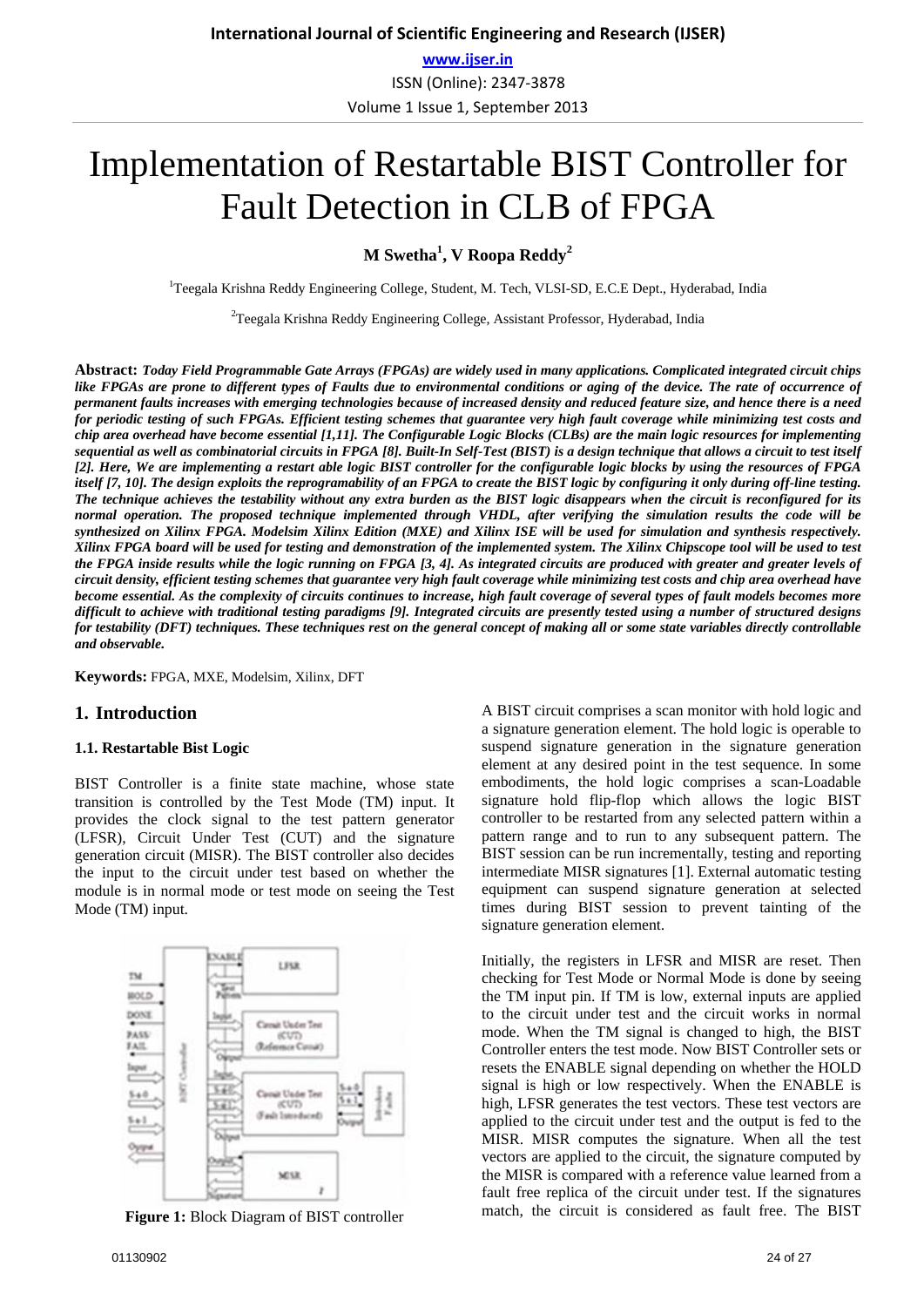Controller sets the outputs PASS/FAIL and DONE to high. Then the registers are reset and the Controller waits for the next TM signal.

If while the BIST is in Test Mode, when HOLD signal is enabled, the ENABLE signal is reset by the BIST Controller. In this case, the circuit goes back to the normal mode and the external signals are applied to the circuit under test. Here the registers are not reset. Instead, they will hold their current values, so that the LFSR can continue generating test vectors from the point where it got the HOLD signal and the MISR also will continue computation from the paused value. BIST Controller will check for the HOLD signal low to resume testing the circuit under test. Fault detection using restartable logic BIST is implemented as shown in the fig3 [6]. Two replicas of same circuit are used for implementing fault detection. One circuit is taken as a reference fault free circuit and on the other; logic is added for introducing  $s \in \mathcal{Q}$  or  $s \in \mathcal{Q}$  faults for any wire. Signatures are generated for both the circuits and are compared to detect the fault. Restartable Bist controller comprises of:

1.LFSR(Linear Feedback shift Register)

- 2.MISR(Multiple Input Signature Register)
- 3.Bist controller.
- 4.CUT(circuit under test) with and without Faults.
- 5.CUT selector.
- 6.Multiplexor.

#### **1.2 Linear Feedback Shift Register (LFSR)**

A linear feedback shift register (LFSR) is a shift register whose input bit is a linear function of its previous state. The most commonly used linear function of single bits is XOR [5]. Thus, an LFSR is most often a shift register whose input bit is driven by the exclusive-or (XOR) of some bits of the overall shift register value.

The initial value of the LFSR is called the seed, and because the operation of the register is deterministic, the stream of values produced by the register is completely determined by its current (or previous) state. Likewise, because the register has a finite number of possible states, it must eventually enter a repeating cycle. However, an LFSR with a wellchosen feedback function can produce a sequence of bits which appears random and which has a very long cycle.

Applications of LFSRs include generating pseudo-random numbers, pseudo-noise sequences, fast digital counters, and whitening sequences. Both hardware and software implementations of LFSRs are common.



#### **1.3 Multiple Input Signature Register (MISR)**



MISR (Multiple input signature register) is used to Reduce test logic by using multiple bit streams to create a signature. The MISR (multiplied input signature register) is formed by adding the xor gates at the each flip-flop. Depending on the input provided to the MISR we get an output and depending on the no of registers we capture the output and compare it with the signature register contents. In our project we are implementing a 3 bit MISR. For a 3bit MISR after 7th clock pulse we will be capturing the MISR output. For this we take a counter which counts from 1 to 7 and at 8th clock pulse the output is captured. In this way we compressing the multiple bit stream to perform signature analysis. Signature analysis uses an MISR output to compress the input stream to a single value. Depending on this output we conclude whether there is a fault in the CUT that we are testing.

#### **1.4 BIST Controller**

Bist controller is the main module in the project which controls the bist operation. It is a state machine used for state transition from one state to other state. The BIST controller also decides the input to the circuit under test based on whether the module is in normal mode or test mode on seeing the Test Mode (Test) input. The State machine comprises of six states, (start, resettpg, resetmisr, test, hold, Bistdone). The finite state machine, whose state transition is controlled by the Test Mode (Test) input. It provides the clock signal to the test pattern generator (LFSR), Circuit Under Test (CUT) and the signature generation circuit (MISR).In test state MISR calculates different signatures. After the seven clock pulses the MISR output is captured and is compared with the Signature register. The output of the comparator is given to the BIST fail signal and the BistDone signal will be raised after completion of Test state.

#### **1.5 Cut Selector**

CUT selector is used to select a cut out of three cut's upon which the bist operation is performed. This is a Multiplexer which has a two bit selection line. This selection line (enable) is the input given by the user. Depending on this select line the three cuts (one cut without fault, one cut with struct at fault, one cut with bit flip fault) are selected at a time. The fault detection logic is implemented on this block to determine the fault in the circuit under test.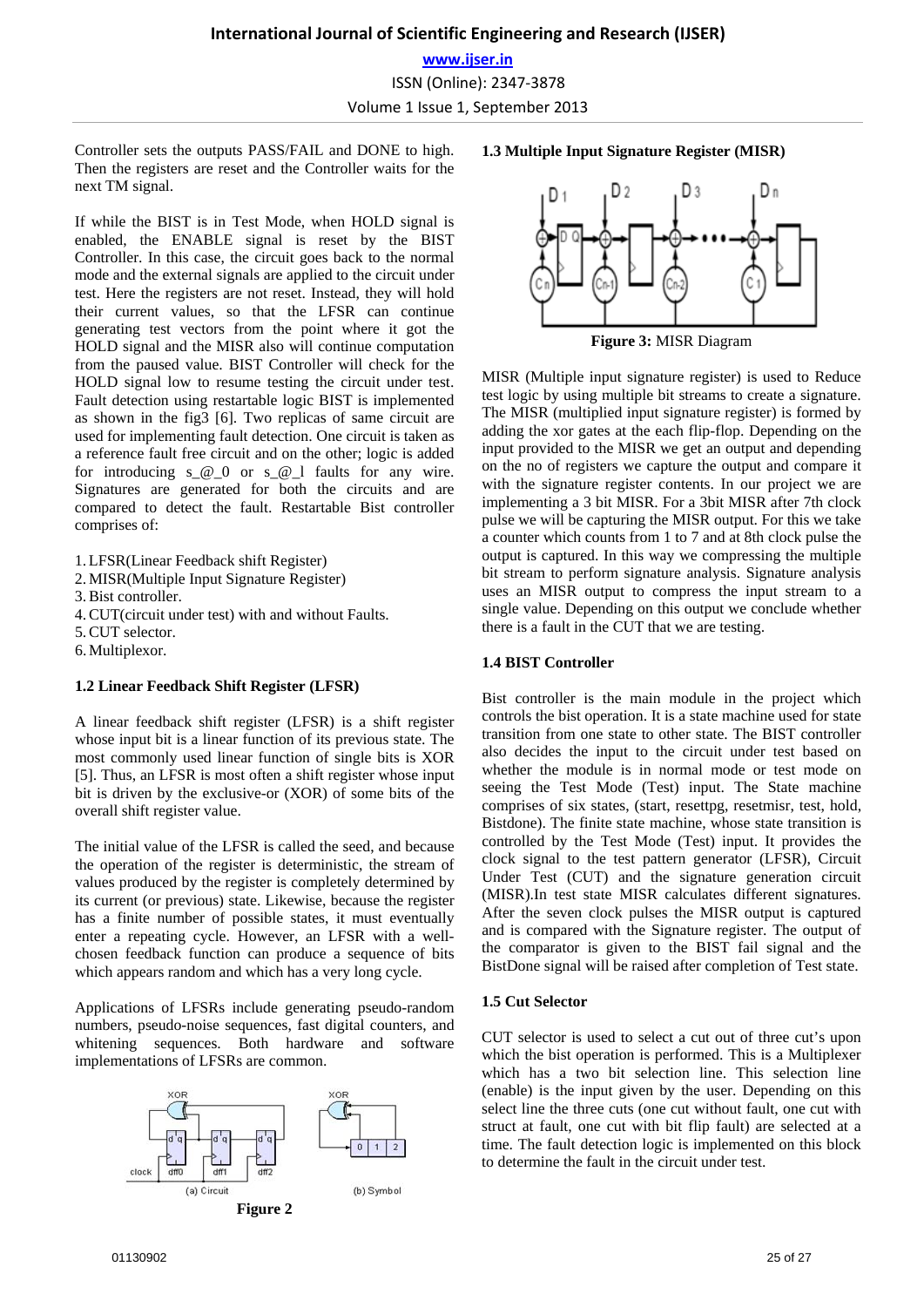**www.ijser.in** ISSN (Online): 2347-3878 Volume 1 Issue 1, September 2013

# **2. Results and Discussion**



**Figure 4:** Simulation Result for Test Pattern Generator (LFSR)



**Figure 5:** Simulation Result for MISR (Multiple input signature register):



**Figure 6:** Simulation Result for Selection of Bist/Normal Mode



**Figure 7:** Simulation Results for Bist Controller

# **3. Chipscope Results**



**Figure 8:** Chipscope Result 1



**Figure 9:** Chipscope Result 2

# **4. Conclusion**

In this paper we have shown the simulation results and Chipscope results for a BIST controller using VHDL by adding Restartable Logic. Restartable BIST controller is designed to monitor fault detection activity with hold logic